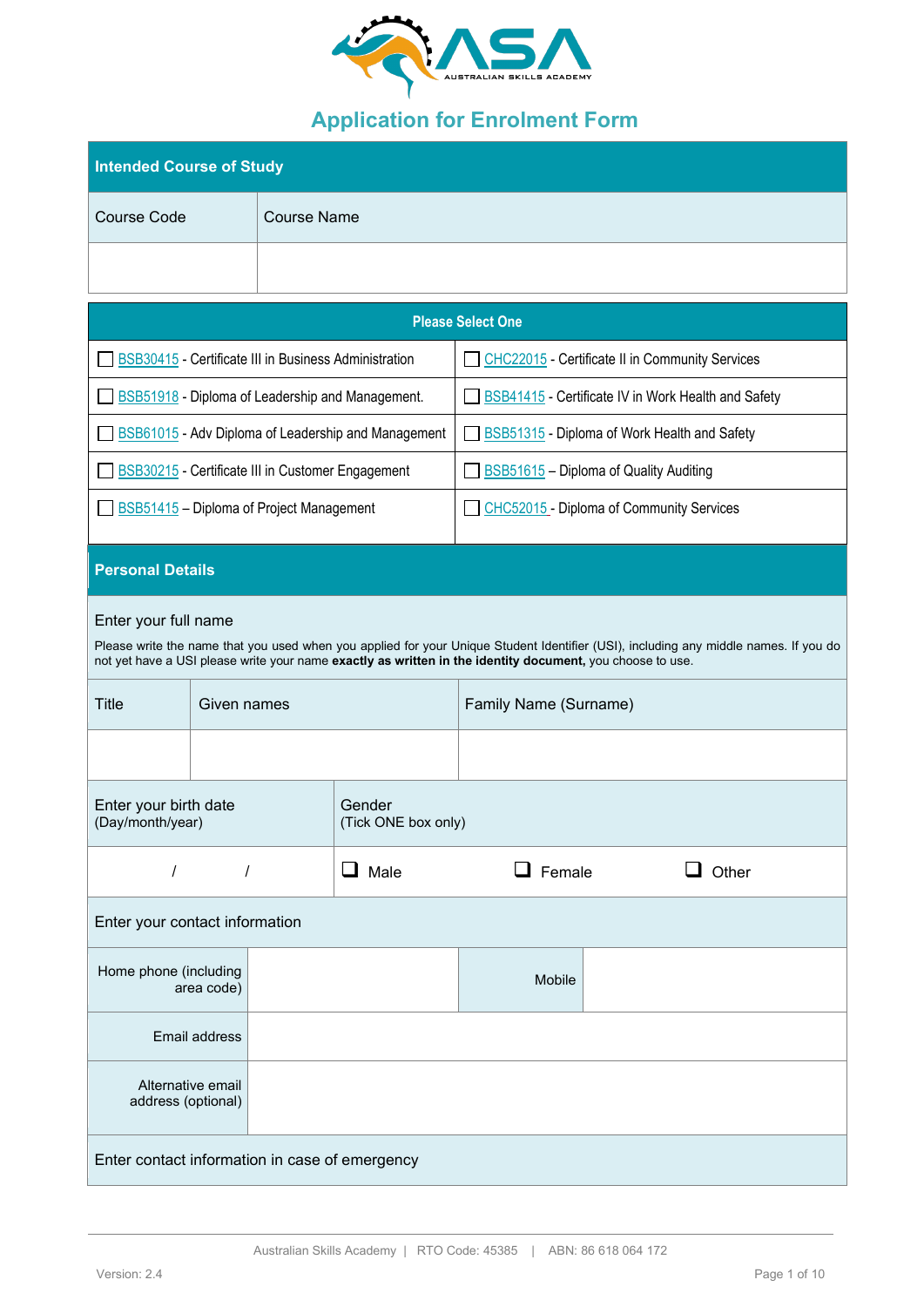

| Emergency contact name | Relationship to you | Emergency contact number |
|------------------------|---------------------|--------------------------|
|                        |                     |                          |

What is the address of your usual residence?

Please provide the physical address (street number and name not post-office box) where you usually reside rather than any temporary address at which you reside for training, work or other purposes before returning to your home.

If you are from a rural area use the address from your state or territory's 'rural property addressing' or 'numbering' system as your residential street address.

Building/property name is the official place name or common usage name for an address site, including the name of a building, Aboriginal community, homestead, building complex, agricultural property, park or unbounded address site.

| <b>Building/Property name</b>                 |          |
|-----------------------------------------------|----------|
| Flat/Unit details                             |          |
| Street or lot number<br>(e.g. 205 or Lot 118) |          |
| Street name                                   |          |
| Suburb, locality or town                      |          |
| State/territory                               | Postcode |

|                                                  | What is your postal address (if different from above)? |          |  |  |  |  |  |
|--------------------------------------------------|--------------------------------------------------------|----------|--|--|--|--|--|
| <b>Building/Property name</b>                    |                                                        |          |  |  |  |  |  |
| Flat/Unit details                                |                                                        |          |  |  |  |  |  |
| Street or lot number<br>(e.g. 205 or Lot 118)    |                                                        |          |  |  |  |  |  |
| Street name                                      |                                                        |          |  |  |  |  |  |
| Postal delivery information<br>(e.g. PO Box 254) |                                                        |          |  |  |  |  |  |
| Suburb, locality or town                         |                                                        |          |  |  |  |  |  |
| State/territory                                  |                                                        | Postcode |  |  |  |  |  |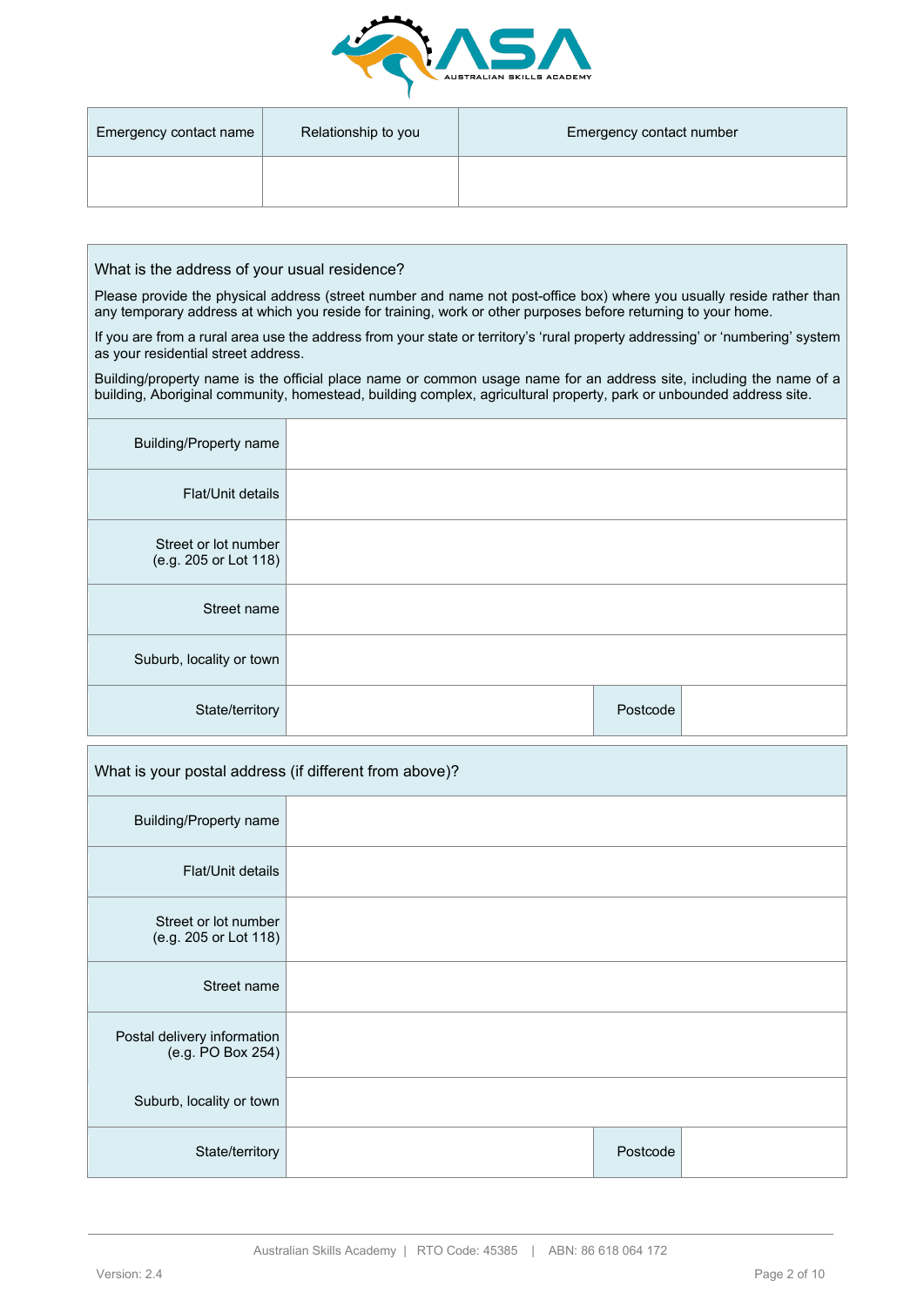

|                                 | <b>Language and Cultural Diversity</b>                                                                                                                                                                                                                                       |  |  |  |  |  |  |
|---------------------------------|------------------------------------------------------------------------------------------------------------------------------------------------------------------------------------------------------------------------------------------------------------------------------|--|--|--|--|--|--|
| In which country were you born? |                                                                                                                                                                                                                                                                              |  |  |  |  |  |  |
| $\Box$ Australia                | Other - please specify:                                                                                                                                                                                                                                                      |  |  |  |  |  |  |
|                                 | Do you speak a language other than English at home?<br>(If more than one language, indicate the one that is spoken most often)                                                                                                                                               |  |  |  |  |  |  |
| $\Box$ No – English only        | $\Box$ Yes – please specify:                                                                                                                                                                                                                                                 |  |  |  |  |  |  |
|                                 | Are you of Aboriginal or Torres Strait Islander origin?<br>(For persons of both Aboriginal and Torres Strait Islander origin, mark both 'Yes' boxes)                                                                                                                         |  |  |  |  |  |  |
| $\Box$ No                       | Yes, Aboriginal<br>Yes, Torres Strait Islander                                                                                                                                                                                                                               |  |  |  |  |  |  |
| <b>Disability</b>               |                                                                                                                                                                                                                                                                              |  |  |  |  |  |  |
|                                 | Do you consider yourself to have a disability, impairment or long-term condition?                                                                                                                                                                                            |  |  |  |  |  |  |
| $\Box$ Yes                      | $\Box$ No (Go to the next section)                                                                                                                                                                                                                                           |  |  |  |  |  |  |
| the following list:             | If you indicated the presence of a disability, impairment or long-term condition, please select the area(s) in<br>(You may indicate more than one area)<br>Please refer to the Disability supplement on the following page for an explanation of the following disabilities. |  |  |  |  |  |  |
| Hearing/deaf                    | Acquired brain impairment                                                                                                                                                                                                                                                    |  |  |  |  |  |  |
| Physical                        | $\mathsf{\mathsf{I}}$ Vision                                                                                                                                                                                                                                                 |  |  |  |  |  |  |
| Intellectual                    | Medical condition                                                                                                                                                                                                                                                            |  |  |  |  |  |  |
| Learning                        | Other:                                                                                                                                                                                                                                                                       |  |  |  |  |  |  |
|                                 | <b>Mental illness</b>                                                                                                                                                                                                                                                        |  |  |  |  |  |  |
|                                 | If you answered YES to the above question do you require any assistance to participate in this course?                                                                                                                                                                       |  |  |  |  |  |  |
| $\Box$ No                       | Yes (We'll arrange a meeting to discuss this with you)                                                                                                                                                                                                                       |  |  |  |  |  |  |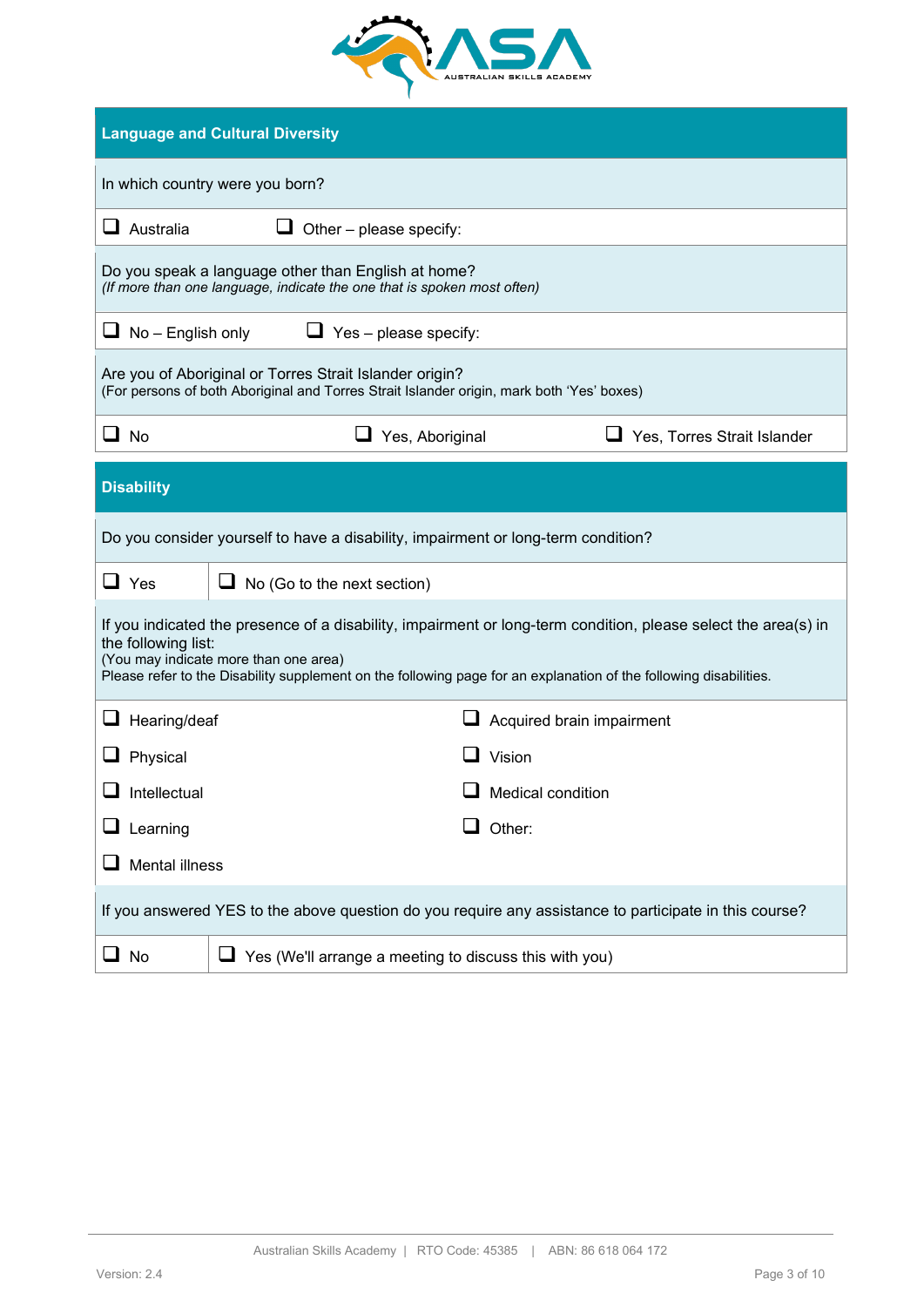

## **Disability Supplement**

Disability in this context does not include short-term disabling health conditions such as a fractured leg, influenza, or corrected physical conditions such as impaired vision managed by wearing glasses or lenses.

#### *'Hearing/deaf'*

Hearing impairment is used to refer to a person who has an acquired mild, moderate, severe or profound hearing loss after learning to speak, communicates orally and maximises residual hearing with the assistance of amplification. A person who is deaf has a severe or profound hearing loss from, at, or near birth and mainly relies upon vision to communicate, whether through lip reading, gestures, cued speech, finger spelling and/or sign language.

#### *'Physical'*

A physical disability affects the mobility or dexterity of a person and may include a total or partial loss of a part of the body. A physical disability may have existed since birth or may be the result of an accident, illness, or injury suffered later in life; for example, amputation, arthritis, cerebral palsy, multiple sclerosis, muscular dystrophy, paraplegia, quadriplegia or postpolio syndrome.

#### *'Intellectual'*

In general, the term 'intellectual disability' is used to refer to low general intellectual functioning and difficulties in adaptive behaviour, both of which conditions were manifested before the person reached the age of 18. It may result from infection before or after birth, trauma during birth, or illness.

#### *'Learning'*

A general term that refers to a heterogeneous group of disorders manifested by significant difficulties in the acquisition and use of listening, speaking, reading, writing, reasoning, or mathematical abilities. These disorders are intrinsic to the individual, presumed to be due to central nervous system dysfunction, and may occur across the life span. Problems in self-regulatory behaviours, social perception, and social interaction may exist with learning disabilities but do not by themselves constitute a learning disability.

#### *'Mental illness'*

Mental illness refers to a cluster of psychological and physiological symptoms that cause a person suffering or distress and which represent a departure from a person's usual pattern and level of functioning.

#### *'Acquired brain impairment'*

Acquired brain impairment is injury to the brain that results in deterioration in cognitive, physical, emotional or independent functioning. Acquired brain impairment can occur as a result of trauma, hypoxia, infection, tumour, accidents, violence, substance abuse, degenerative neurological diseases or stroke. These impairments may be either temporary or permanent and cause partial or total disability or psychosocial maladjustment.

#### *'Vision'*

This covers a partial loss of sight causing difficulties in seeing, up to and including blindness. This may be present from birth or acquired as a result of disease, illness or injury.

#### *'Medical condition'*

Medical condition is a temporary or permanent condition that may be hereditary, genetically acquired or of unknown origin. The condition may not be obvious or readily identifiable yet may be mildly or severely debilitating and result in fluctuating levels of wellness and sickness, and/or periods of hospitalisation; for example, HIV/AIDS, cancer, chronic fatigue syndrome, Crohn's disease, cystic fibrosis, asthma or diabetes.

#### *'Other'*

A disability, impairment or long-term condition which is not suitably described by one or several disability types in combination. Autism spectrum disorders are reported under this category.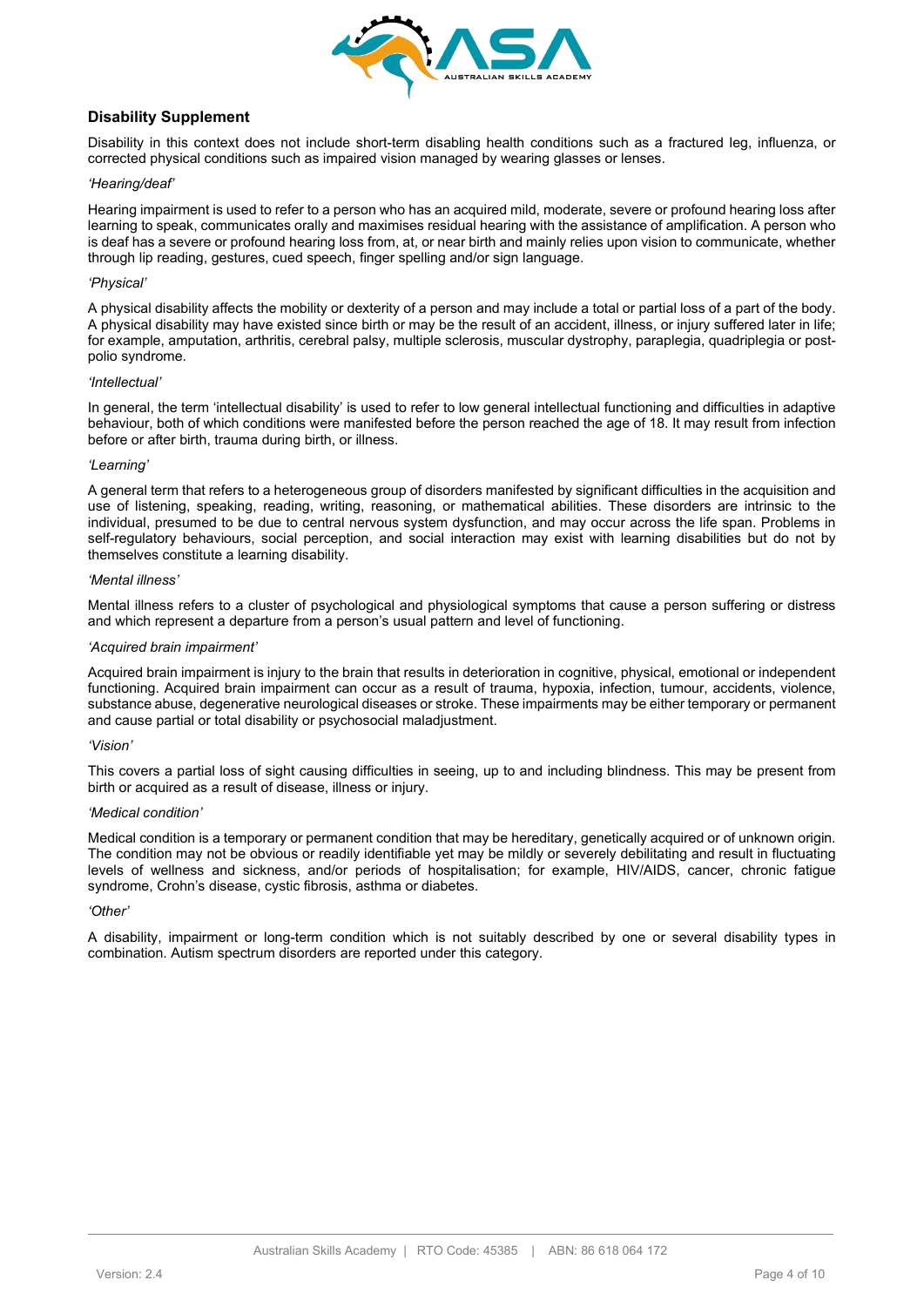

# **Schooling**

# What is your highest COMPLETED school level?

If you are currently enrolled in secondary education, the Highest school level completed refers to the highest school level you have actually completed and not the level you are currently undertaking. For example, if you are currently in Year 10 the Highest school level completed is Year 9.

#### (Tick ONE box only)

| (Tick ONE box only)                                                                                                                                                                                                                                                                                                                                                                                                                                                                    |  |   |   |  |  |  |
|----------------------------------------------------------------------------------------------------------------------------------------------------------------------------------------------------------------------------------------------------------------------------------------------------------------------------------------------------------------------------------------------------------------------------------------------------------------------------------------|--|---|---|--|--|--|
| $\Box$ Completed Year 12<br>Completed Year 9 or equivalent                                                                                                                                                                                                                                                                                                                                                                                                                             |  |   |   |  |  |  |
| Completed Year 11<br>Completed Year 8 or lower<br>⊔<br>⊔                                                                                                                                                                                                                                                                                                                                                                                                                               |  |   |   |  |  |  |
| Never attended school<br>Completed Year 10                                                                                                                                                                                                                                                                                                                                                                                                                                             |  |   |   |  |  |  |
| Are you still enrolled in secondary or senior secondary education?                                                                                                                                                                                                                                                                                                                                                                                                                     |  |   |   |  |  |  |
| $\Box$ Yes<br>U No                                                                                                                                                                                                                                                                                                                                                                                                                                                                     |  |   |   |  |  |  |
| <b>Previous Qualifications Achieved</b>                                                                                                                                                                                                                                                                                                                                                                                                                                                |  |   |   |  |  |  |
| Have you SUCCESSFULLY completed any of the qualifications listed below?                                                                                                                                                                                                                                                                                                                                                                                                                |  |   |   |  |  |  |
| $\square$ No<br>$\Box$ Yes                                                                                                                                                                                                                                                                                                                                                                                                                                                             |  |   |   |  |  |  |
| Yes (if yes, please enter one of these Prior Education<br>Achievement Recognition Identifiers any applicable<br>Note: If you have multiple Prior Education Achievement<br>Recognition Identifiers for any one qualification, use the following<br>qualification level.)<br>priority order to determine which identifier to use<br>A - Australian<br>A - Australian<br>1.<br>E- Australian equivalent<br>2.<br>E- Australian equivalent<br>3.<br>I - International<br>I - International |  |   |   |  |  |  |
|                                                                                                                                                                                                                                                                                                                                                                                                                                                                                        |  | A | Е |  |  |  |
| ⊔<br>Bachelor's degree or Higher Degree                                                                                                                                                                                                                                                                                                                                                                                                                                                |  |   |   |  |  |  |
| Advanced Diploma or Associate Degree                                                                                                                                                                                                                                                                                                                                                                                                                                                   |  |   |   |  |  |  |

| Certificate IV (or Advanced Certificate/Technician)<br>⊔ |  |  |
|----------------------------------------------------------|--|--|
| Certificate III (or Trade Certificate)<br>⊔              |  |  |
| Certificate II                                           |  |  |
| Certificate I                                            |  |  |
| Certificates other than the above                        |  |  |
|                                                          |  |  |

Diploma (or Associate Diploma)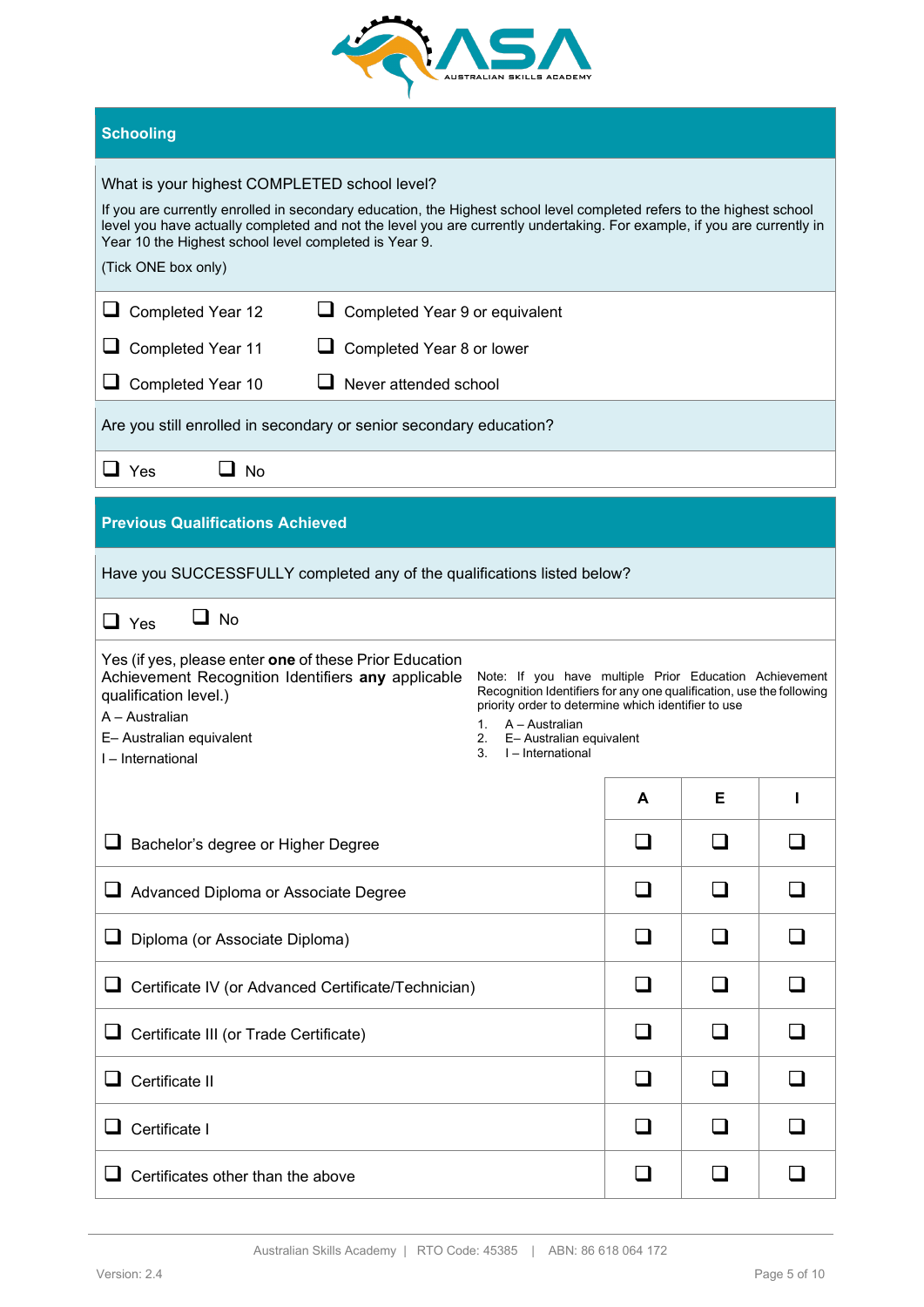

# **Employer Details**

| Enter your current employment information (where applicable) |  |               |          |  |  |  |  |
|--------------------------------------------------------------|--|---------------|----------|--|--|--|--|
| Employer organisation name                                   |  | Your position |          |  |  |  |  |
| Supervisor name                                              |  |               |          |  |  |  |  |
| Employers street address                                     |  |               |          |  |  |  |  |
| Suburb, locality or town                                     |  |               |          |  |  |  |  |
| State/territory                                              |  |               | Postcode |  |  |  |  |
| Telephone                                                    |  |               | Fax      |  |  |  |  |
| Email                                                        |  |               |          |  |  |  |  |
| Website                                                      |  |               |          |  |  |  |  |
|                                                              |  |               |          |  |  |  |  |

| <b>Employment</b>                                                                                                                                                                                                                                                                                                             |                                               |  |  |  |  |  |
|-------------------------------------------------------------------------------------------------------------------------------------------------------------------------------------------------------------------------------------------------------------------------------------------------------------------------------|-----------------------------------------------|--|--|--|--|--|
| Of the following categories, which BEST describes your current employment status?<br>For casual, seasonal, contract and shift work, use the current number of hours worked per week to determine whether<br>full time (35 hours or more per week) or part-time employed (less than 35 hours per week).<br>(Tick ONE box only) |                                               |  |  |  |  |  |
| Full-time employee                                                                                                                                                                                                                                                                                                            | Employed – unpaid worker in a family business |  |  |  |  |  |
| Part-time employee                                                                                                                                                                                                                                                                                                            | Unemployed - seeking full-time work           |  |  |  |  |  |
| Self-employed - not employing others                                                                                                                                                                                                                                                                                          | Unemployed – seeking part-time work           |  |  |  |  |  |
| Self-employed - employing others                                                                                                                                                                                                                                                                                              | Unemployed - not seeking employment           |  |  |  |  |  |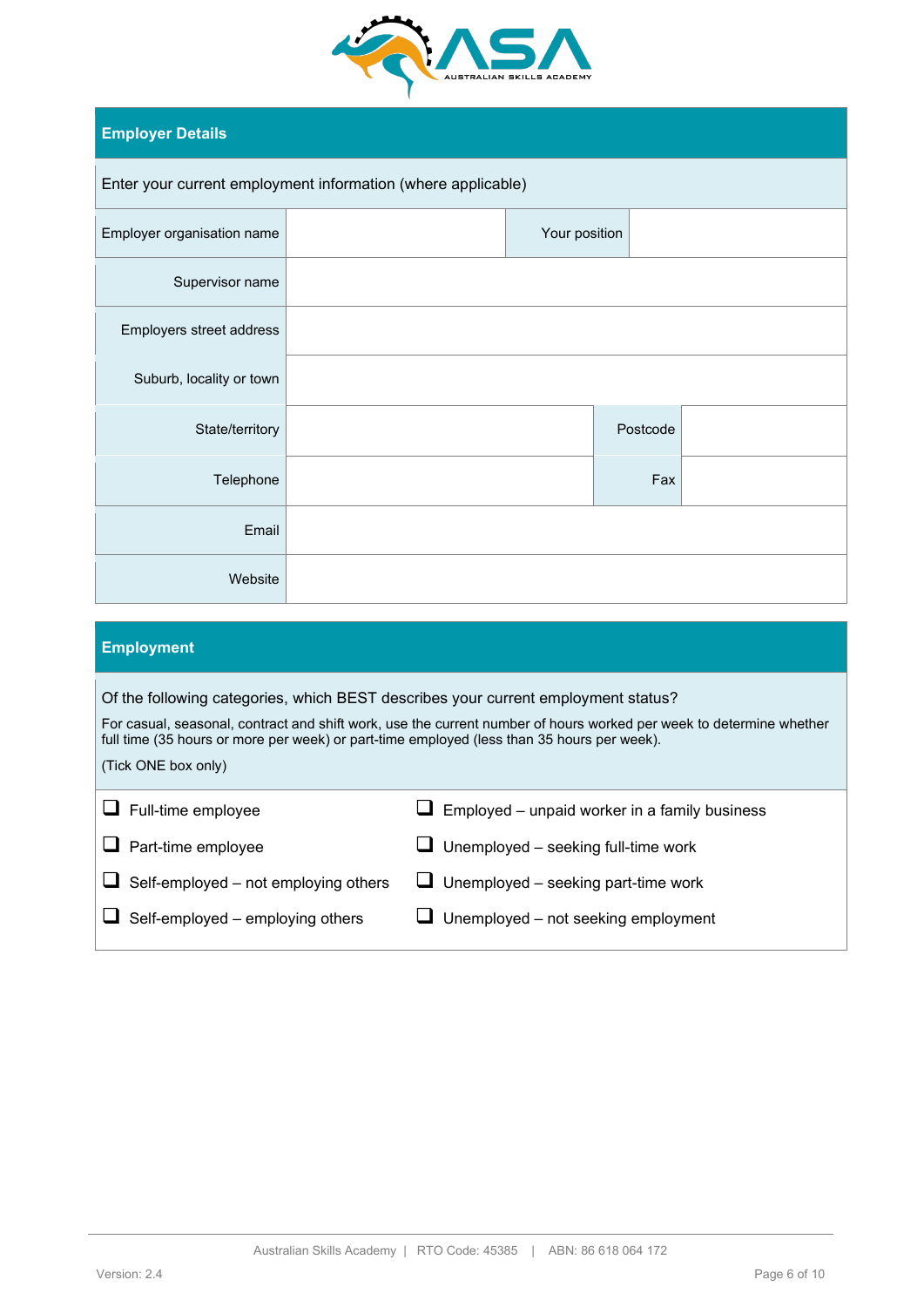

# **Occupation**

|   | Which of the following classifications BEST describes your current or recent occupation?<br>(Tick ONE box only) If unemployed, go to the next question.          |                                                                                                          |  |  |  |  |  |
|---|------------------------------------------------------------------------------------------------------------------------------------------------------------------|----------------------------------------------------------------------------------------------------------|--|--|--|--|--|
| ⊔ | Managers<br>Professionals<br><b>Technicians and Trade Workers</b><br><b>Community and Personal Service Workers</b><br><b>Clerical and Administrative Workers</b> | <b>Sales Workers</b><br>Machinery Operators and Drivers<br>Labourers<br>Other:                           |  |  |  |  |  |
|   | <b>Industry</b>                                                                                                                                                  |                                                                                                          |  |  |  |  |  |
|   | (Tick ONE box only) If unemployed, go to the next question.                                                                                                      | Which of the following classifications BEST describes the Industry of your current or previous Employer? |  |  |  |  |  |
|   |                                                                                                                                                                  |                                                                                                          |  |  |  |  |  |
|   | Agriculture, Forestry and Fishing                                                                                                                                | <b>Financial and Insurance Services</b>                                                                  |  |  |  |  |  |
|   | Mining                                                                                                                                                           | Rental, Hiring and Real Estate Services                                                                  |  |  |  |  |  |
|   | Manufacturing                                                                                                                                                    | Professional, Scientific and Technical Services                                                          |  |  |  |  |  |
|   | Electricity, Gas, Water and Waste Services                                                                                                                       | Administrative and Support Services                                                                      |  |  |  |  |  |
|   | Construction                                                                                                                                                     | Public Administration and Safety                                                                         |  |  |  |  |  |
|   | <b>Wholesale Trade</b>                                                                                                                                           | <b>Education and Training</b>                                                                            |  |  |  |  |  |
|   | <b>Retail Trade</b>                                                                                                                                              | <b>Health Care and Social Assistance</b>                                                                 |  |  |  |  |  |
|   | <b>Accommodation and Feed Services</b>                                                                                                                           | Arts and recreation Services                                                                             |  |  |  |  |  |
|   | Transport, Postal and Warehousing                                                                                                                                | <b>Other Services</b>                                                                                    |  |  |  |  |  |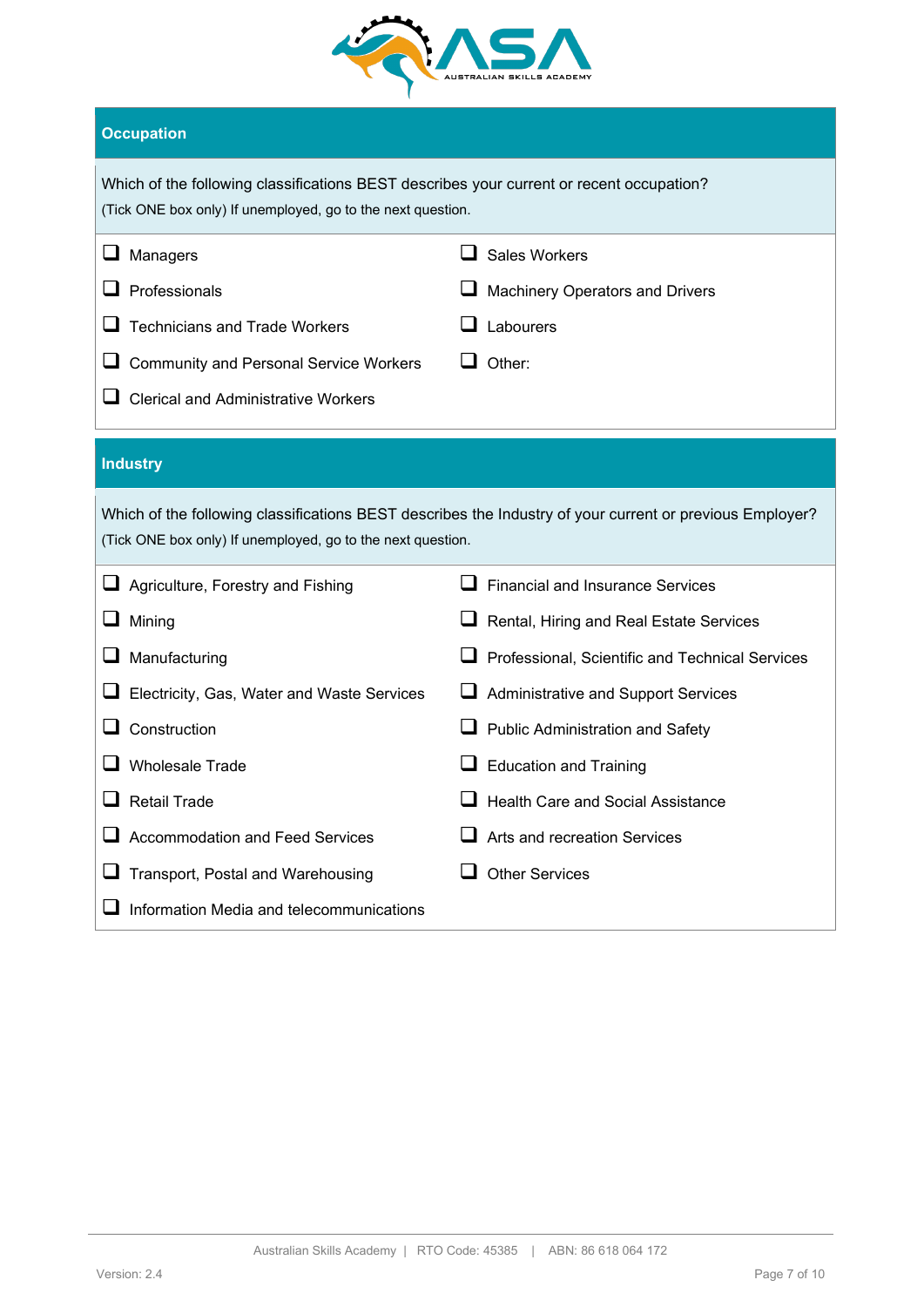

# **Study Reason**

| Study Reason – Of the following categories, which BEST describes your main reason for undertaking this<br>course / traineeship /apprenticeship?<br>(Tick ONE box only) |                                            |  |  |  |  |
|------------------------------------------------------------------------------------------------------------------------------------------------------------------------|--------------------------------------------|--|--|--|--|
| $\Box$ To get a job                                                                                                                                                    | $\Box$ I wanted extra skills for my job    |  |  |  |  |
| $\Box$ To develop my existing business                                                                                                                                 | $\Box$ To get into another course of study |  |  |  |  |
| $\Box$ To start my own business                                                                                                                                        | For personal interest or self-development  |  |  |  |  |

 $\Box$  To try for a different career  $\Box$  To get skills for community / voluntary work  $\Box$  To get a better job or promotion  $\Box$  Other reasons

 $\Box$  It was a requirement of my job

# **Unique Student Identifier**

From 1 January 2015, Australian Skills Academy can be prevented from issuing you with a nationally recognised VET qualification or statement of attainment when you complete your course if you do not have a Unique Student Identifier (USI). If you have not yet obtained a USI you can apply for it directly a[t http://www.usi.gov.au/create-your-USI/](http://www.usi.gov.au/create-your-USI/) on computer or mobile device. Please note that if you would like to specify your gender as 'other' you will need to contact the USI Office for assistance.

Enter your Unique Student Identifier (USI) (if you already have one)

In providing my USI, I confirm Australian Skills Academy is authorised to collect, use and disclose my student identifier for the purposes required under the *Student Identifiers Act 2014.*

I understand that I will receive a notice regarding Australian Skills Academy's use of this information to confirm my USI.

I understand that Australian Skills Academy's name included in the notice may be different to the name they are familiar with – the name of the organisation verifying my USI is Australian Skills Academy.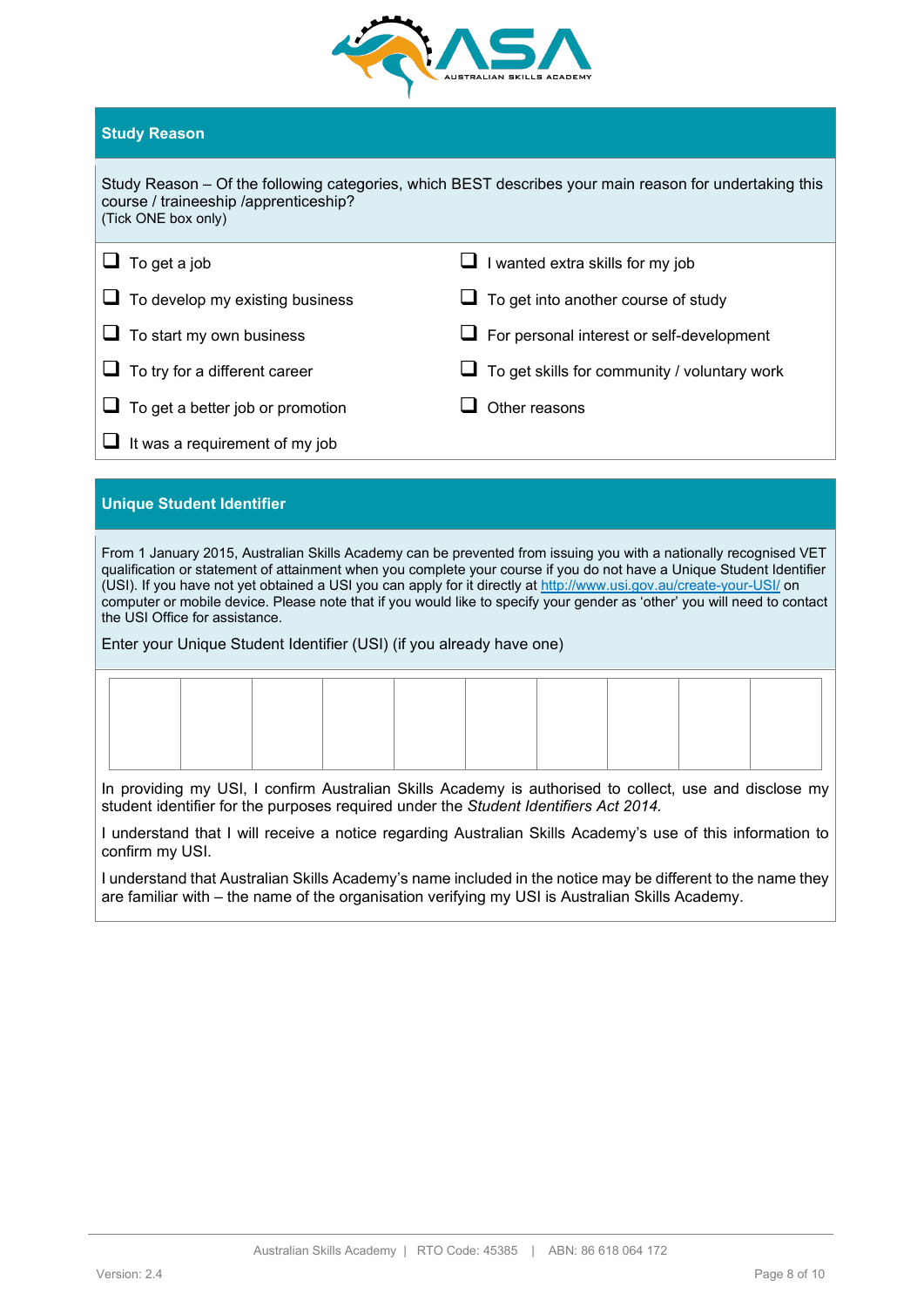

# **Privacy Notice & Applicant Declaration**

### **Privacy Notice**

Under the *Data Provision Requirements 2012*, Australian Skills Academy is required to collect personal information about you and to disclose that personal information to the National Centre for Vocational Education Research Ltd (NCVER).

Your personal information (including the personal information contained on this enrolment form), may be used or disclosed by Australian Skills Academy for statistical, administrative, regulatory and research purposes. Australian Skills Academy may disclose your personal information for these purposes to:

- Commonwealth and State or Territory government departments and authorised agencies; and
- NCVER.
- Personal information that has been disclosed to NCVER may be used or disclosed by NCVER for the following purposes:
- populating authenticated VET transcripts;
- facilitating statistics and research relating to education, including surveys and data linkage;
- pre-populating RTO student enrolment forms;
- understanding how the VET market operates, for policy, workforce planning and consumer information; and
- administering VET, including program administration, regulation, monitoring and evaluation.

You may receive a student survey which may be administered by a government department or NCVER employee, agent or third party contractor or other authorised agencies. Please note you may opt out of the survey at the time of being contacted.

NCVER will collect, hold, use and disclose your personal information in accordance with the Privacy Act 1988 (Cth), the National VET Data Policy and all NCVER policies and protocols (including those published on NCVER's website at [www.ncver.edu.au\)](http://www.ncver.edu.au/).

Australian Skills Academy retains a record of personal information about all individuals with whom we undertake any form of business activity. Australian Skills Academy must collect, hold, use and disclose information from our clients and stakeholders for a range of purposes.

As a government registered training organisation, regulated by the Australian Skills Quality Authority, Australian Skills Academy is required to collect, hold, use and disclose a wide range of personal and sensitive information on Students in nationally recognised training programs. This information requirement is outlined in the *National Vocational Education and Training Regulator Act 2011* and associated legislative instruments.

Australian Skills Academy must require and confirm identification however in services delivery to individuals for nationally recognised course programs. We are authorised by Australian law to deal only with individuals who have appropriately identified themselves. That is, it is a *Condition of Registration* for all RTOs under the *National Vocational Education and Training Regulator Act 2011* that we identify individuals and their specific individual needs on commencement of services delivery and collect and disclose Australian Vocational Education and Training Management of Information Statistical Standard (AVETMISS) data on all individuals enrolled in nationally recognised training programs. Other legal requirements, as noted earlier in this policy, also require considerable identification arrangements.

For information about how Australian Skills Academy collects, uses and discloses your personal information generally, including how you can make a complaint about a breach of privacy, please refer to Australian Skills Academy privacy policy which can be found within the Student Handbook and on our website at www.australianskillsacademy.com.au/student-handbook-pdf

This Privacy Policy contains information about how individuals may access and seek correction of the personal information held by us, and how to complain about a breach of privacy, and how we will deal with such a complaint.

In providing your personal information as requested and signing this notice, you are confirming your receipt of, and understanding of these details, and providing your consent for the collection, storage, use and disclosure of your personal information as outlined.